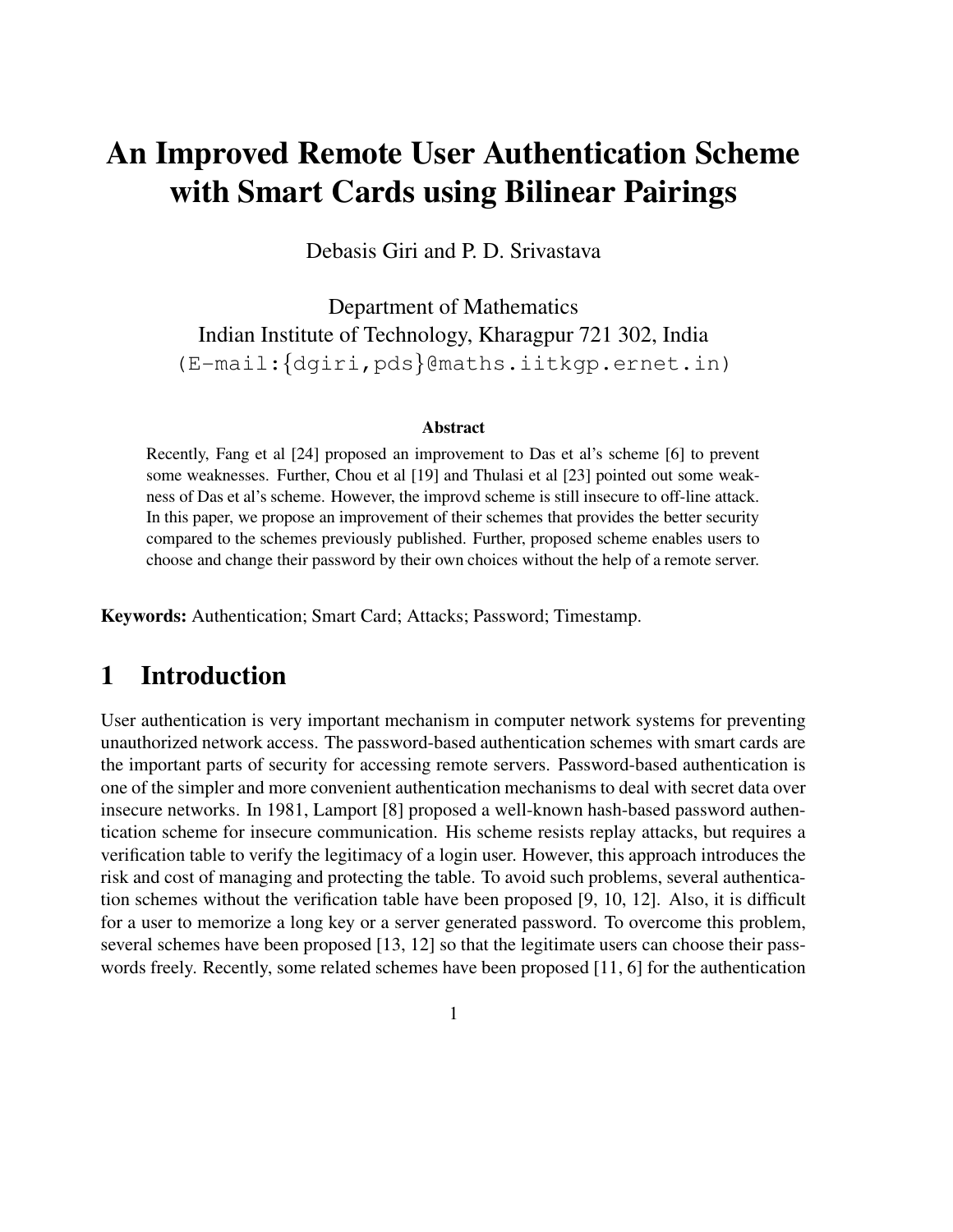using smart cards. In 2005, the Das et al. [6] proposed a scheme for smart card authentication using bilinear pairings that provides the users to choose and change their passwords by their own choices. But, their scheme has some security flaws, which are described in [19, 20]. In 2006, Fang et al [24] proposed an improvement of Das et al's scheme [6] to remedy their weakness. In this paper, we show that Fang et al scheme has still a security weakness. Further, we propose a scheme that can provides the better security compared to Das et al and Fang et al schemes. Besides, in our proposed scheme, users can freely choose their own passwords without any assistance from the remote server.

The remainder of this paper is organized as follows. Section 2 briefly introduces some preliminary mathematical concepts for introducing our proposed scheme. Section 3 briefly reviews the Fang et al's scheme. In Section 4, we describe possible attacks of the Fang et al's scheme. Section 5 introduces our proposed scheme. In Section 6, we discuss the security analysis for our proposed scheme. In Section 7, we compare our proposed scheme with previously published schemes. Finally, Section 8 concludes the paper.

### **2 Preliminaries**

In this section, we briefly review the basic concepts on bilinear pairings and a related mathematical problem.

#### **2.1 Bilinear pairing**

The bilinear pairings [18] namely the Weil pairings or Tate pairings may be used in important applications of cryptography and allowed us to construct identity (ID)-based cryptographic schemes. Suppose  $\langle G_1, + \rangle$  be an additive cyclic group of order q generated by P, where q is prime and  $\langle G_2, \times \rangle$  a multiplicative cyclic group of same order as in  $G_1$ . A mapping  $e: G_1^2 \to G_2$  is called a bilinear mapping if it satisfies the following properties:

- 1. *Bilinear property:* For all  $Q, R, S \in G_1$ ,  $e(Q + R, S) = e(Q, S) \times e(R, S)$  and  $e(Q, R + S)$  $S$ ) =  $e(Q, R) \times e(Q, S)$ . As a result  $e(a * Q, b * R) = (Q, R)^{a \cdot b}$  for all  $Q, R \in G_1$  and for all  $a, b \in Z_a^*$  $_q^*$ , where  $a * Q$  means a times additions of Q over the group  $\lt G_1, +\gt$ .
- 2. *Non-degeneracy property:* There exist  $Q, R \in G_1$  such that  $e(Q, R) \neq 1_{G_2}$ , where  $1_{G_2}$  is the identity element of  $G_2$ .
- 3. *Computability property:* There is an efficient algorithm to compute  $e(Q, R)$  for all  $Q, R$  $\in G_1$ .

For implementation point of view,  $G_1$  will be the group of points on an elliptic curve and  $G_2$ will denote a multiplicative subgroup of a finite field. Then there exists a mapping  $e$  will be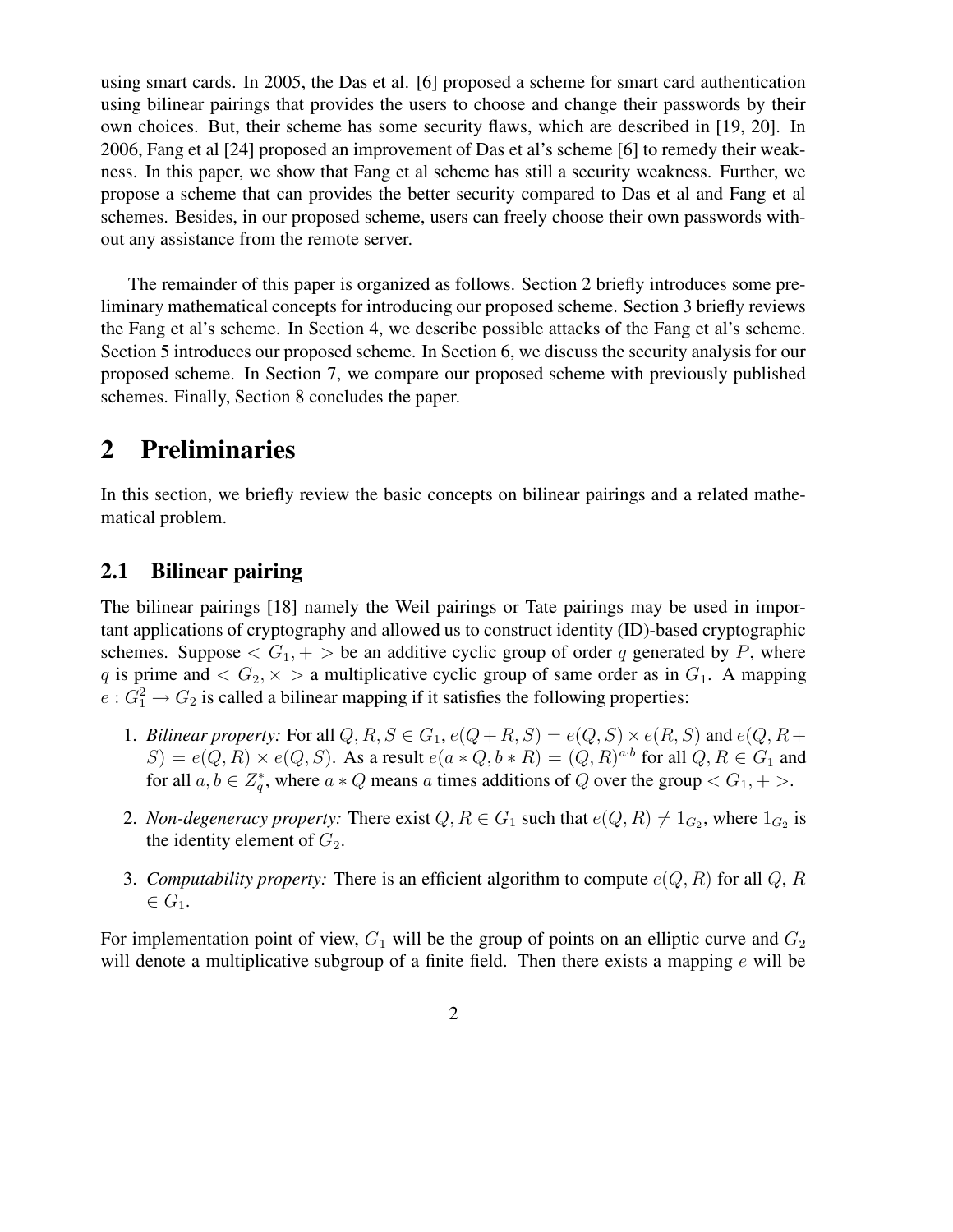derived from either the Weil or the Tate pairing on an elliptic curve over a finite field. We refer to [7, 21, 22] for more comprehensive description on how these groups, pairings and other parameters are defined.

### **2.2 Computational problem**

*Discrete Logarithm Problem (DLP):* Given two elements  $Q, R \in G_1$ , find an element  $x \in Z_q^*$  $_q^*$ such that  $Q = x * R$  whenever such an element exists.

## **3 Brief review of the Fang et al's authentication scheme**

In thissection, we review the Fang et al.'s authentication scheme with smart cards. Their scheme consists of the following important phases, namely, *the setup phase, the registration phase, login phase* and *the verification phase*.

### **3.1 Set-up phase**

The set-up phase proceeds as follows by the remote server (RS, for short). The RS selects two groups: (i)  $G_1$ , an additive cyclic group of order prime, say, q, and (ii)  $G_2$ , a multiplicative cyclic group of the same order. They define  $e: G_1^2 \to G_2$  is a bilinear mapping and  $H: \{0,1\}^* \to G_1$ a cryptographic hash function. The RS chooses a secret key s and computes the public-key as  $Pub_{RS} = s * P$ , where P is a generator of the group  $G_1$ . Finally, the RS publishes the following system parameters:  $G_1$ ,  $G_2$ ,  $q$ ,  $P$ ,  $Pub_{RS}$ , the functions  $e$  and  $H$  and keeps the parameter  $s$  as secret.

#### **3.2 Registration phase**

In this phase, if a new user  $U_i$  wants to register with the RS, he/she submits his/her own identity  $ID_i$  as well as his/her password  $PW_i$  to the RS. Once the RS receives the registration request, it computes the registration identifier as  $Reg_{ID_i} = s * H(ID_i)$  and a point  $H_{PW_i} = H(PW_i)$ on  $\langle G_1, + \rangle$  corresponding to the password  $PW_i$  Then, the RS issues a smart card with the parameters  $ID_i, Reg_{ID_i}, H(\cdot)$  for the user  $U_i$ .

#### **3.3 Login phase**

In the login phase, the user  $U_i$  first inserts his smart card into a card reader and supplies his identifier  $ID_i$  and password  $PW_i$ . Firstly, smart card computes a dynamic coupon  $DID_i$  =  $T * Reg<sub>ID<sub>i</sub></sub>$  and  $ET_i = E<sub>Pub<sub>R</sub></sub>s(T)$ , where T is the user system's timestamp. After that it sends the login request  $\langle ID_i, DID_i, ET_i \rangle$  to the RS over a public channel.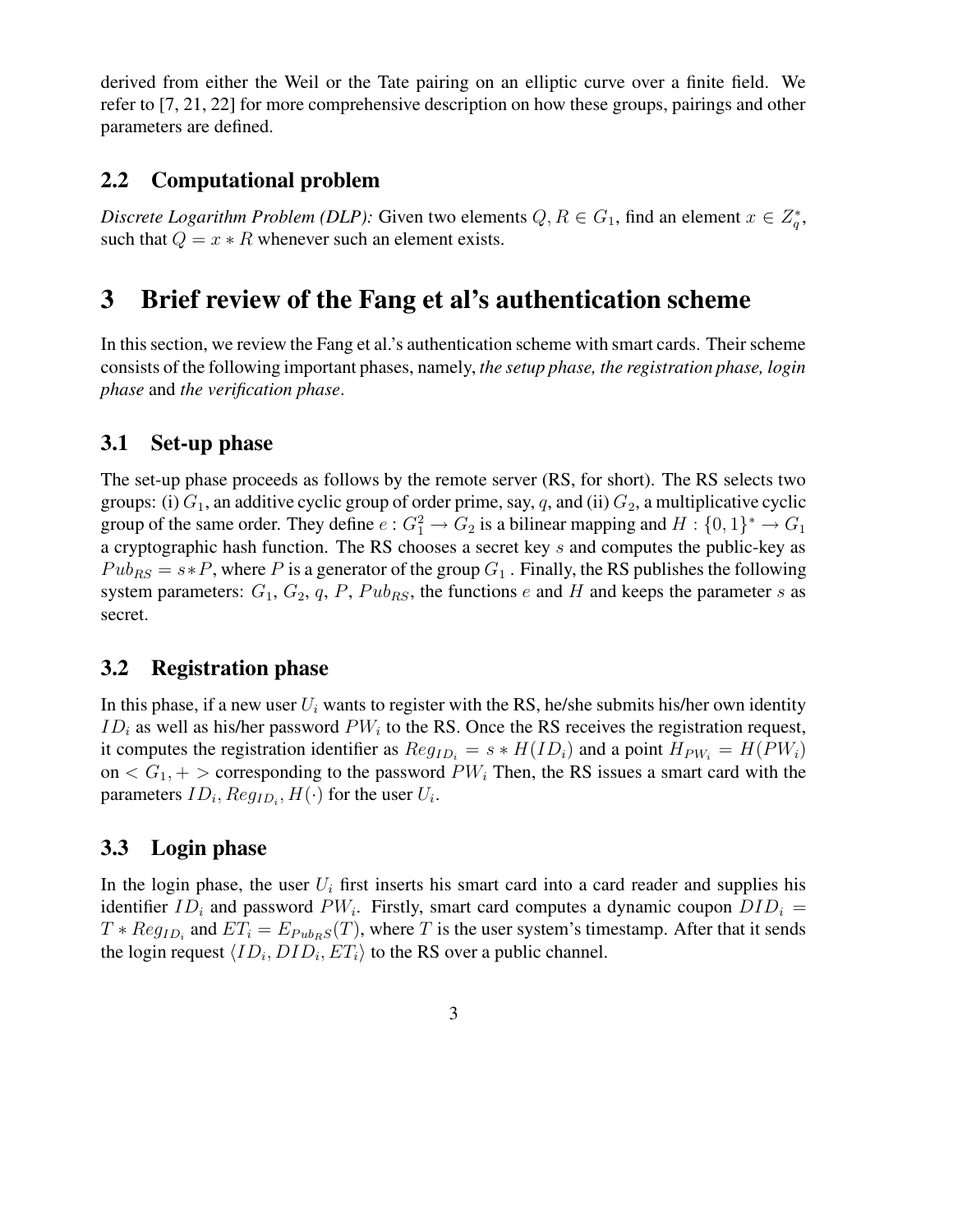#### **3.4 Verification phase**

Let the RS receive the login message  $\langle ID_i, DID_i, ET_i \rangle$  at time  $T^* (\geq T)$ . In first step, the RS verifies the validity of the time interval between  $T^*$  and T. If  $(T^* - T) \leq \Delta T$ , the RS proceeds for the next step, where  $\Delta T$  denotes the expected valid time interval for transmission delay. Otherwise, the RS rejects it. In next step, RS first computes  $T = E_s(E_i)$  and then checks whether the equation  $e(DID_i, P) = e(H(ID_i), Pub_{RS})^T$  holds or not. In case, the above equation holds, the login request is accepted; otherwise the login request is rejected.

### **4 Attack on Fang et al's scheme**

In this section, we will show that the Fang et al's authentication scheme with smart card is not secured. We have an attack on their scheme as follow:

Off-line attack: Let us assume that an user  $U_i$  sends the login request message  $\langle ID_i, DID_i, ET_i \rangle$ to the RS and an adversary traps that message at timestamp, say,  $T_1$ . It is also known to the adversary that the maximum timestamp difference between the timestamp when legitimate smart card holder sent the login request to the RS and the timestamp when the adversary trapped that sent message, which is denoted by  $T_M$ . Now, the adversary can try to compute  $\widetilde{ET} = E_{Pub_{RS}}(\widetilde{T})$  for  $\widetilde{T}$  such that  $T_1 - T_M \leq \widetilde{T} \leq T_1$  until  $\widetilde{ET}$  equals  $ET_i$ . Hence, the adversary gets the correct timestamp which is encrypted by the smart card of the user  $U_i$ , which be denoted by  $\hat{T}$ . As q is the order of  $G_1$  which is a public parameter. As a result, the adversary computes  $\hat{T}^{-1}$  such that  $\hat{T}^{-1} \cdot \hat{T} = 1 \mod q$ . Then adversary computes  $\hat{T}^{-1} * DID_i$  which is equal to  $Reg_{ID_i}$ . Hence, the adversary computes  $Reg_{ID_i}$ . After that adversary can create valid login request message in future without knowing password and smart card of the user  $U_i$  by the following techniques.

- 1. Adversary computes  $DID'_i = T' * Reg_{ID_i}$ , where T' is the current timestamp of its system.
- 2. It then computes  $ET'_i = E_{Pub<sub>R</sub>}S(T')$ .
- 3. Next, it transmits the login request message as  $M' = \langle ID_i, DID'_i, ED'_i \rangle$  to the RS.

Note that after receiving the message  $M'$ , the RS can verify the validity of this message  $M'$ . Then the verification phase will be correct for this message sent by the adversary. Hence, without knowing password and stolen smart card, the adversary can create the valid login request message.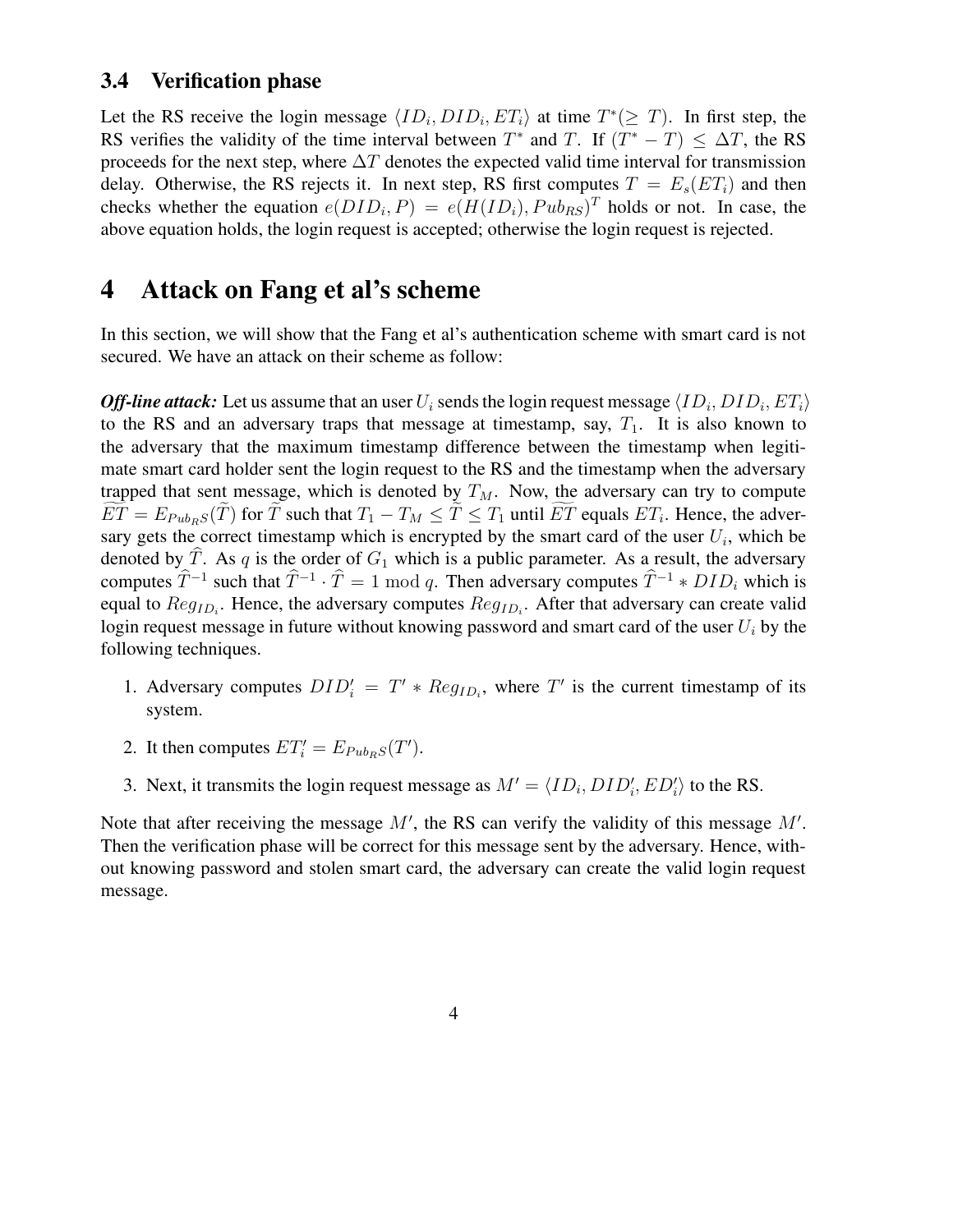## **5 Our scheme**

In this section, we present our authentication scheme with smart cards. We discussed four phases of our proposed scheme, namely, *setup*, *registration*, *authentication*, and *password change* phases.

#### **5.1 Set-up phase**

The system set-up has the following steps. The setup phase proceeds as follows by the RS. The RS selects two groups: (i)  $G_1$ , an additive cyclic group of order prime, say, q, and (ii)  $G_2$ , a multiplicative cyclic group of the same order. We define a function  $e: G_1^2 \to G_2$  is a bilinear mapping and  $H: \{0,1\}^* \to G_1$  is a cryptographic hash function. The RS chooses randomly a secret key (private key) s and computes the public-key as  $Pub_{RS} = s * P$ , where P is a generator of the group  $G_1$ . Again, the RS selects a public key cryptosystem, where  $E_{Pub_{BS}}(·)$ and  $E_s(\cdot)$  are the encryption and decryption algorithms respectively. Finally, the RS publishes the following system parameters:  $G_1, G_2, q, Pub_{RS}$ , the functions  $e(\cdot, \cdot)$ ,  $H(\cdot)$  and  $E_{Pub_{RS}}(\cdot)$ . The RS keeps the parameter s as secret.

### **5.2 Registration**

In this phase, an user  $U_i$  submits his/her identifier  $ID_i$  and password  $PW_i$  to the RS. These private data must be sent over a secure channel. Then the RS issues the smart card to the user  $U_i$  after performing the following steps:

- 1. It computes a secret parameter  $SP_i = PW_i * Pub_{RS}$ .
- 2. It computes registration identifier of the user  $U_i$  as  $Reg_{ID_i} = s * H(ID_i) + SP_i$ .
- 3. It loads  $Pub_{RS}, ID_i, Reg_{ID_i}, SP_i$  and  $H(·)$  in the memory of the smart card and issues the card to  $U_i$ .

### **5.3 Authentication**

In this subsection, authentication phase is divided in two phases: (1) *the login phase* and (2) *the verification phase*. These are described as follows:

#### **5.3.1 Login**

If the user  $U_i$  wants to log into the RS, he/she must insert his/her smart card into a card reader and keys in his identifier  $ID_i$  and password  $PW_i$ . Then the smart card performs the following steps: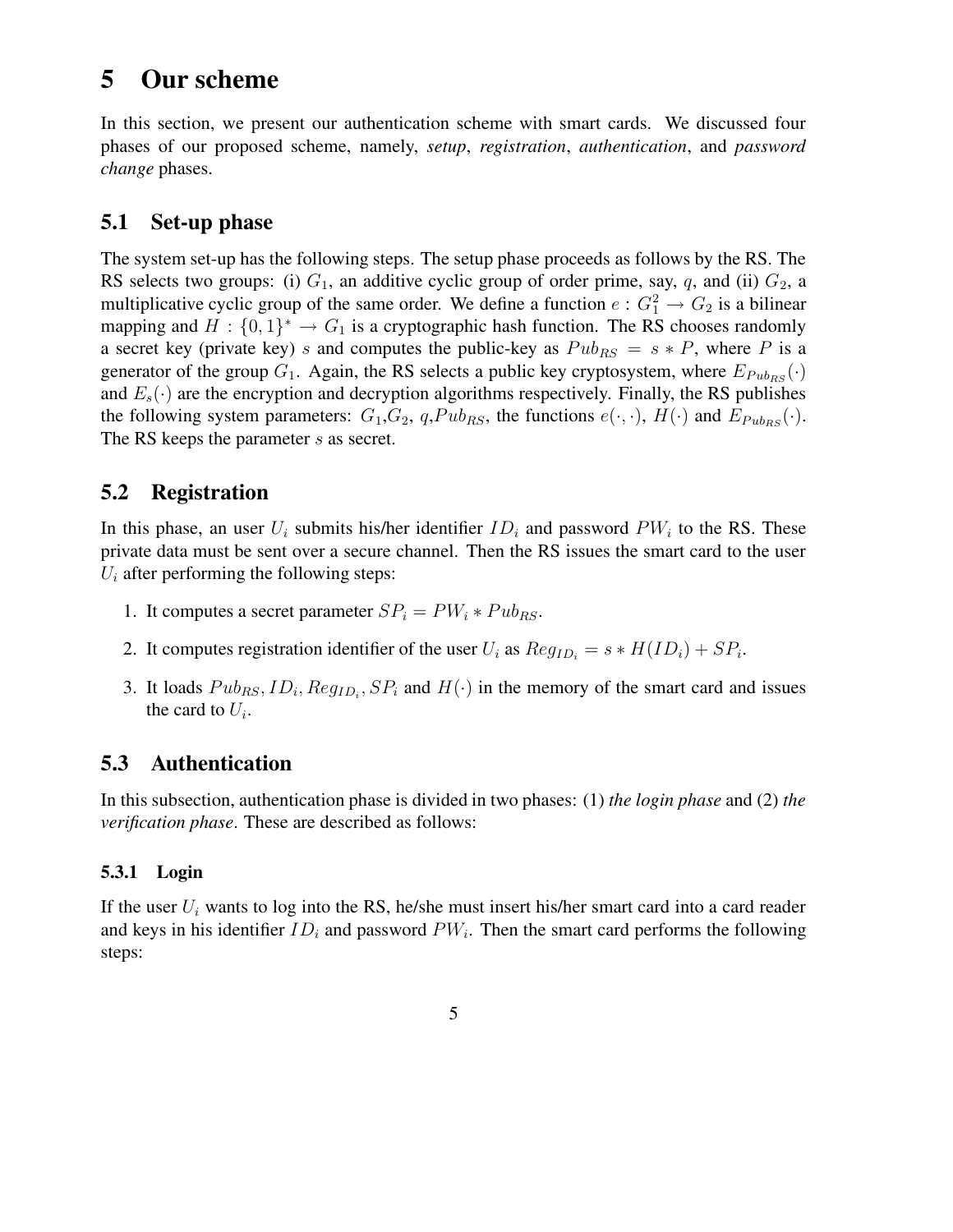- 1. The smart card computes  $A = PW_i * Pub_{RS}$ .
- 2. It computes  $B = Reg<sub>ID<sub>i</sub></sub> A$ .
- 3. It randomly selects a number r and computes  $C_i = E_{Pub_{RS}}(r)$ , where E is the encryption algorithm of public key cryptosystem with public key  $Pub_{RS}$ .
- 4. It computes  $D_i = T * B + r * P u b_{RS}$ , where T is the user system's current timestamp.
- 5. It sends the login request message  $M = \langle ID_i, C_i, D_i, T \rangle$  to the RS over a public channel.

#### **5.3.2 Verification**

In this phase, assume that the RS receives the login request message  $M = \langle ID_i, C_i, D_i, T \rangle$  at time  $T'$ , the RS and the smart card will perform the following steps for mutual authentication between the user and the RS.

- 1. The RS verifies the validity of the time interval between T' and T. If  $(T' T) > \Delta T$ , then the RS rejects the login request, where  $\triangle T$  denotes the expected valid time interval for transmission delay. Otherwise, it goes for the next step.
- 2. It computes  $X = E_s(C_i)$  and then  $Y = X * P u b_{RS}$ .
- 3. It Checks whether  $e(D_i Y, P) = e(H(ID_i), Pub_{RS})^T$ . If it holds, the RS accepts the login request; otherwise, rejects it.

#### **5.4 Password change**

Our scheme also enables user to change their password freely and securely. If the user  $U_i$  wants to change his password from  $PW_i$  to  $PW_i'$ , he/she should insert his smart card into a card reader and keys in his identifier  $ID_i$  and password  $PW_i$ . Then the smart card performs the following steps:

- 1. The smart card computes  $SP_i' = PW_i * Pub_{RS}$ .
- 2. The smart card verifies whether  $SP_i^*$  $S_i^*$  and  $SP_i$  are equal. If yes, the smart card requests the user for new password and  $U_i$  then submits a new password  $PW'_i$ , otherwise it rejects the password-change-request.
- 3. The smart card computes  $Reg'_{ID_i} = Reg_{ID_i} SP'_i + PW'_i * Pub_{RS} = s * H(ID_i) +$  $PW'_i * Pub_{RS}.$
- 4. The password has been changed now with the new password  $PW'_i$  and the smart card stores new  $SP_i'$  $P'_i$  and  $Reg'_{ID_i}$  in place of  $SP_i$  and  $Reg_{ID_i}$  respectively.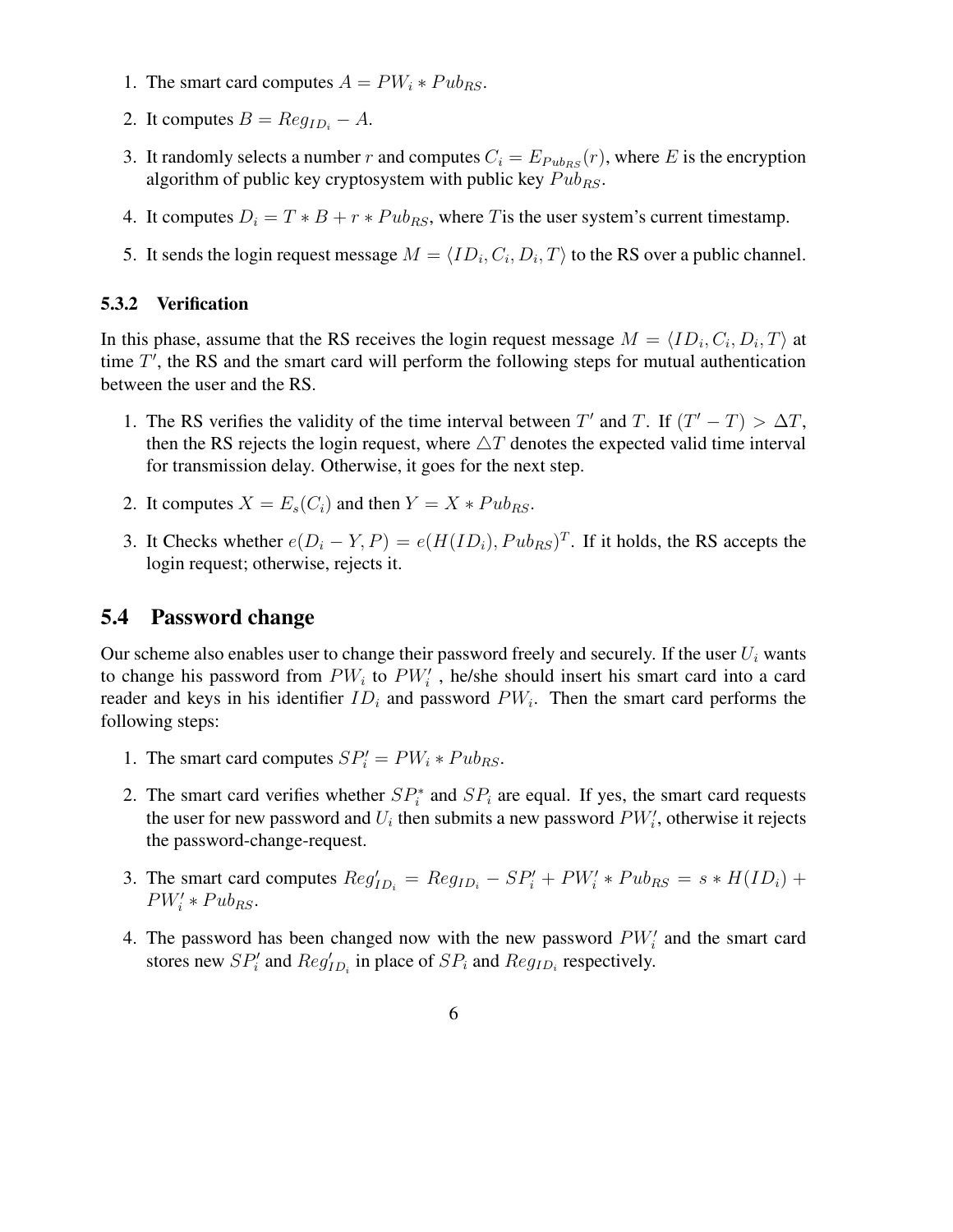#### **5.5 Correctness**

Step 3 in the verification phase is verified by the following:

$$
D_i - Y = T * B + r * Pub_{RS} - Y \quad \text{[as } D_i = T * B + r * Pub_{RS}\text{]}
$$
  
\n
$$
= T * B + r * Pub_{RS} - r * Pub_{RS}
$$
  
\n
$$
\text{[as } Y = X * Pub_{RS} \text{ and } X = E_s(C_i) = E_s E_{Pub_{RS}}(r) = r\text{]}
$$
  
\n
$$
= T * B
$$
  
\n
$$
= T * (Reg_{ID_i} - A) \quad \text{[as } B = Reg_{ID_i} - A\text{]}
$$
  
\n
$$
= T * (Reg_{ID_i} - PW_i * Pub_{RS}) \quad \text{[as } A = PW_i * Pub_{RS}\text{]}
$$
  
\n
$$
= T * (s * H(ID_i) + PW_i * Pub_{RS} - PW_i * Pub_{RS}\text{]}
$$
  
\n
$$
\text{[as } Reg_{ID_i} = s * H(ID_i) + PW_i * Pub_{RS}\text{]}
$$
  
\n
$$
= T * (s * H(ID_i))
$$
  
\n
$$
= (T \cdot s) * H(ID_i)
$$
  
\n
$$
= (s \cdot T) * H(ID_i)
$$
  
\n
$$
= s * (T * H(ID_i))
$$

Therefore,

$$
e(D_i - Y, P) = e(s * (T * H(ID_i)), P)
$$
  
=  $e(T * H(ID_i), s * P)$  [as  $e(a * Q, R) = e(Q, a * R)$ ]  
=  $e(T * H(ID_i), Pub_{RS})$  [as  $Pub_{RS} = s * P$ ]  
=  $e(H(ID_i), Pub_{RS})^T$  [as  $e(Q, b * R) = e(Q, R)^b$ ]

## **6 Security analysis of our scheme**

In this section, we analyze the security of our proposed scheme as follows:

- 1. In replay attack, an adversary can attempt to record an exchanged message. The replay of the old request message  $M = \langle ID_i, C_i, D_i, T \rangle$  sent by user fails because the validity of these messages can be checked through the timestamp.
- 2. Let us assume that an adversary traps a valid message  $M = \langle ID_i, C_i, D_i, T \rangle$  sent by the user  $U_i$ . If the adversary tries to forge the request message  $M = \langle ID_i, C_i, D_i, T \rangle$ , adversary has to compute  $s$  or decrypt to  $C_i$ . We consider the following two cases.

Case-1: If r is known from  $C_i = E_{Pub<sub>BS</sub>}(r)$ , the adversary can compute  $r *Pub<sub>RS</sub>$ . Then, it can compute  $D_i' = D_i - r * P u b_{RS} + r' * P u b_{RS}$  after choosing a number r' and then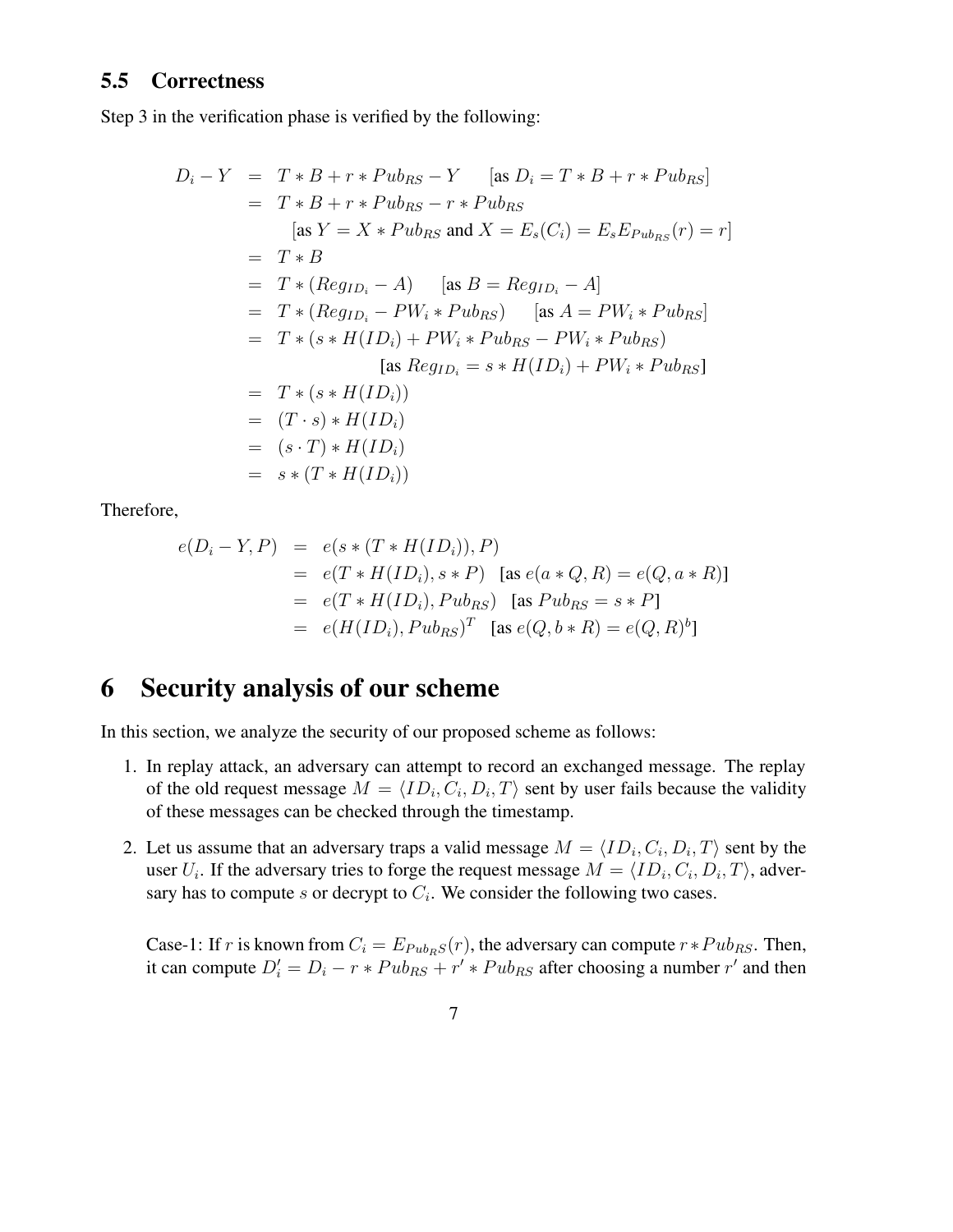computing  $r' * Pub_{RS}$ . As a result, a forge message can be  $M' = \langle ID_i, C'_i \rangle$  $\langle i, D_i', T \rangle$ , where  $C_i' = E_{Pub_{RS}}(r').$ 

Case-2: If s is known to the adversary, it can compute  $r = E_s(C_i)$ . Then it can forge the login request message as in Case-1. It can also try from another two ways by the adversary. First one is that the adversary can compute  $D_i' = D_i - V_i + W_i$  after computing  $V_i = (T \cdot s) * H(ID_i)$  and  $W_i = (T' \cdot s) * H(ID_i)$ , where T' is slightly different from T. As a result,  $M' = \langle ID_i, C_i, D'_i, T' \rangle$  can be a forge message. Second one is that the adversary can compute  $D'_i$  as  $D'_i = (T' \cdot s) * H(ID_i) + r' * Pub_{RS}$ , where T' is the current timestamp of the system of the adversary and  $r'$  is a random number. Then the adversary computes  $C_i' = E_{Pub_{RS}}(r')$ . Hence, the adversary can create a valid login request message as  $M' = \langle ID_i, C'_i \rangle$  $\tilde{p}_{i}^{\prime},D_{i}^{\prime},T^{\prime}\rangle.$ 

But, in our scheme, it is computationally infeasible to compute s from given  $P$  and  $Pub_{RS}$  due to *DLP*. Further, it is computationally hard to compute r from  $C_i$  where  $C_i = E_{Pub_{RS}}(r)$ , since it is as hard as to decrypt the encrypted message in public key cryptosystem without knowing the secret (private) key s of the RS. Hence, our scheme is secure against these type of attacks.

- 3. Assume that an adversary stores some valid login request messages  $M^{(j)} = \langle ID_i, C_i^{(j)} \rangle$  $\binom{j}{i}$  $C_i^{(j)}$  $\langle i^{(j)}, T^{(j)} \rangle$  for  $j = 1, 2, \dots, n$ , the adversary has no way to derive another valid message  $\dot{M'} = \langle \dot{ID_i}, \dot{C_i'}\rangle$  $\langle I_i', D_i', T' \rangle$  because of the fact that it is infeasible to compute the secret key s of the RS or decrypt any  $C_i^{(j)}$  $i^{(j)}$  for  $j = 1, 2, \ldots, n$ , which are illustrated in the previous attacks.
- 4. Assume that a user  $U_i$  is an adversary. Let us see whether he/she can compute the secret key s of the RS. Even if  $s * H(ID_i)$  is known to the user  $U_i$  from the stored parameter  $Reg<sub>ID<sub>i</sub></sub>$  in his/her smart card memory after changing the password  $PW<sub>i</sub>$  to q using the password-change-phase, it is computationally hard for the user  $U_i$  being an adversary to derive the server's secret key s from the given  $s * H(ID_i)$  and  $H(ID_i)$  due to *DLP*.

## **7 Comparison**

In this section, we compare our scheme with the previous schemes with respect to time complexity required by different phases.

We use the following notations to analyze the computational complexity for our scheme and some existing previous schemes, which are based on public-key cryptosystems for remote user authentication with smart cards.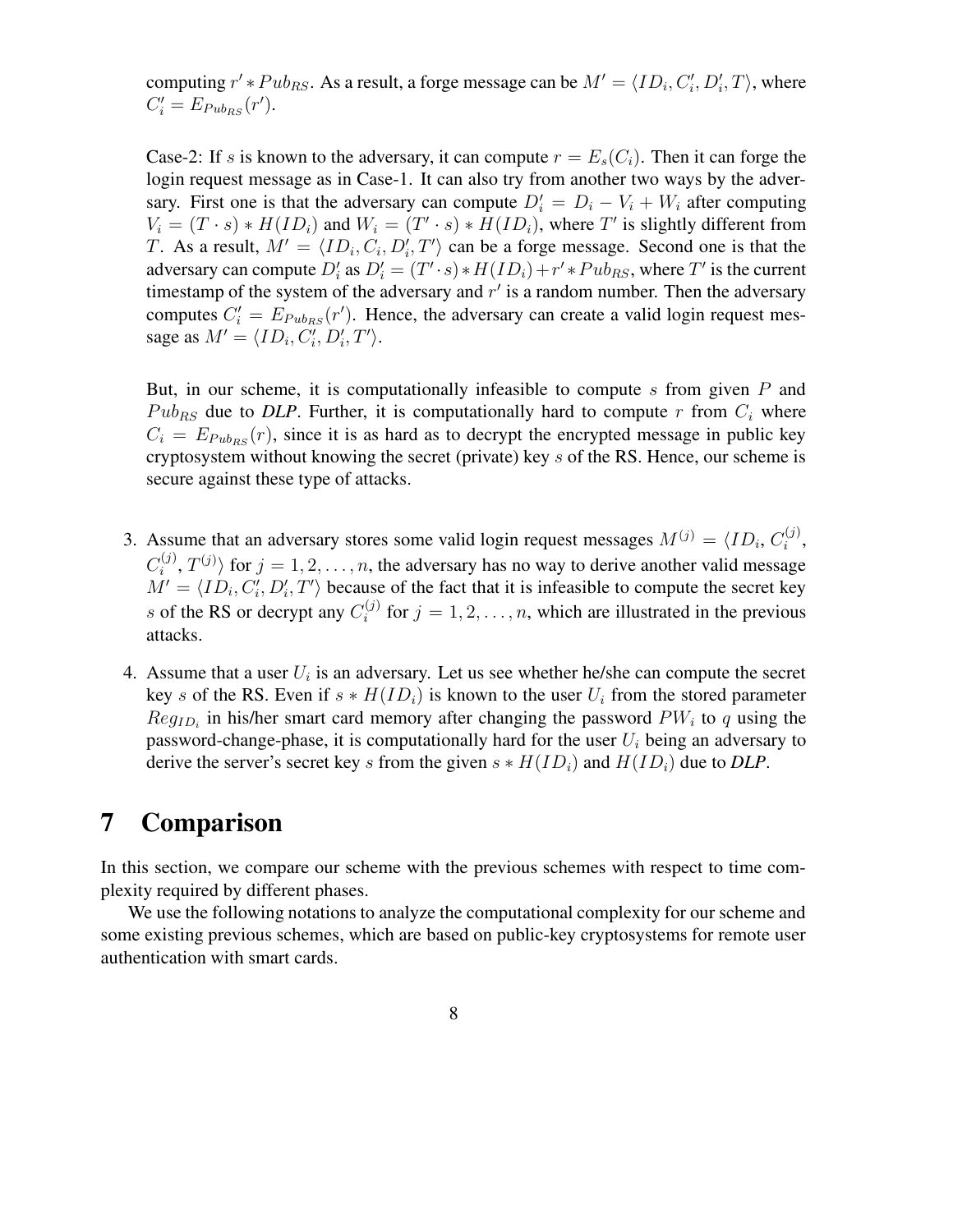- $t_+$  is the time for addition of two elements in the additive group  $\langle G_1, + \rangle$ .
- $t_{A_G}$  is the time for  $x \in Z_q^*$  $q^*$  times additions in the additive group  $\lt G_1, +\gt$ .
- $t_{M_G}$  is the time for  $x \in Z_q^*$  $q^*$  times multiplication in the multiplicative group  $\langle G_2, \times \rangle$ .
- $\bullet$   $t_e$  is the time for bilinear pairing operation.
- $t_H$  is the time for executing the one-way hash function.
- $t_E$  is the time for encrypting/decrypting a message.

| <i>Items</i> $\Rightarrow$ | registration               | login                   | verification                 | password          |
|----------------------------|----------------------------|-------------------------|------------------------------|-------------------|
| Schemes $\Downarrow$       |                            |                         |                              | change            |
| Das et al                  | $2t_H + t_{A_G}$           | $2t_{A_G}+t_H$          | $t_H + 2t_e + t_{M_G} + t_+$ | $2t_{H} + 2t_{+}$ |
| Fang et al                 | $2t_H + t_{A_G}$           | $t_{A_G}+t_E$           | $t_H + t_E + 2t_e + t_{M_G}$ | $2t_H$            |
| Our                        | $ t_H + 2t_{A_G} + t_{+} $ | $3t_{A_G} + 2t_+ + t_E$ | $t_H + t_{A_G} + t_+$        | $2t_{A_G} + 2t_+$ |
|                            |                            |                         | $t_E + 2t_e + t_{M_G}$       |                   |

Table 1: Time complexity for different phases

The computational time of different schemes in registration, login, verification and password change phases are described in Table-1. In Das et al scheme, the computational cost in registration, login, verification and password change phases require  $2t_H + t_{A_G}$ ,  $2t_{A_G} + t_H$ ,  $t_H + 2t_e + t_{M_G} + t_+$  and  $2t_H + 2t_+$  respectively. In Fang et al scheme, the computational cost in registration, login, verification and password change phases require  $2t_H + t_{A_G}$ ,  $t_{A_G} + t_E$ ,  $t_H + t_E + 2t_e + t_{M_G}$  and  $2t_H$  respectively. On the other hand, in our scheme, the computational cost in registration, login, verification and password change phases require  $t_H + 2t_{A_G} + t_{+}$ ,  $3t_{A_G} + 2t_+ + t_E$ ,  $t_H + t_{A_G} + t_+ + t_E + 2t_e + t_{M_G}$  and  $2t_{A_G} + 2t_+$  respectively. It is observed that each phase of our scheme takes more computational time compared to the Fang et al's and Das et al schemes. But, Das et al's scheme has security flaws which are shown in both Chou et al's scheme [19] and Thulasi et al scheme [23]. Further, we show that Fang et at scheme is insecure to off-line attack. But, our scheme withstands forgery attack, insider attack, off-line attack etc, which are described in Section 6. Hence, our scheme is more secure compared to the Das et al's and Fang et al's schemes.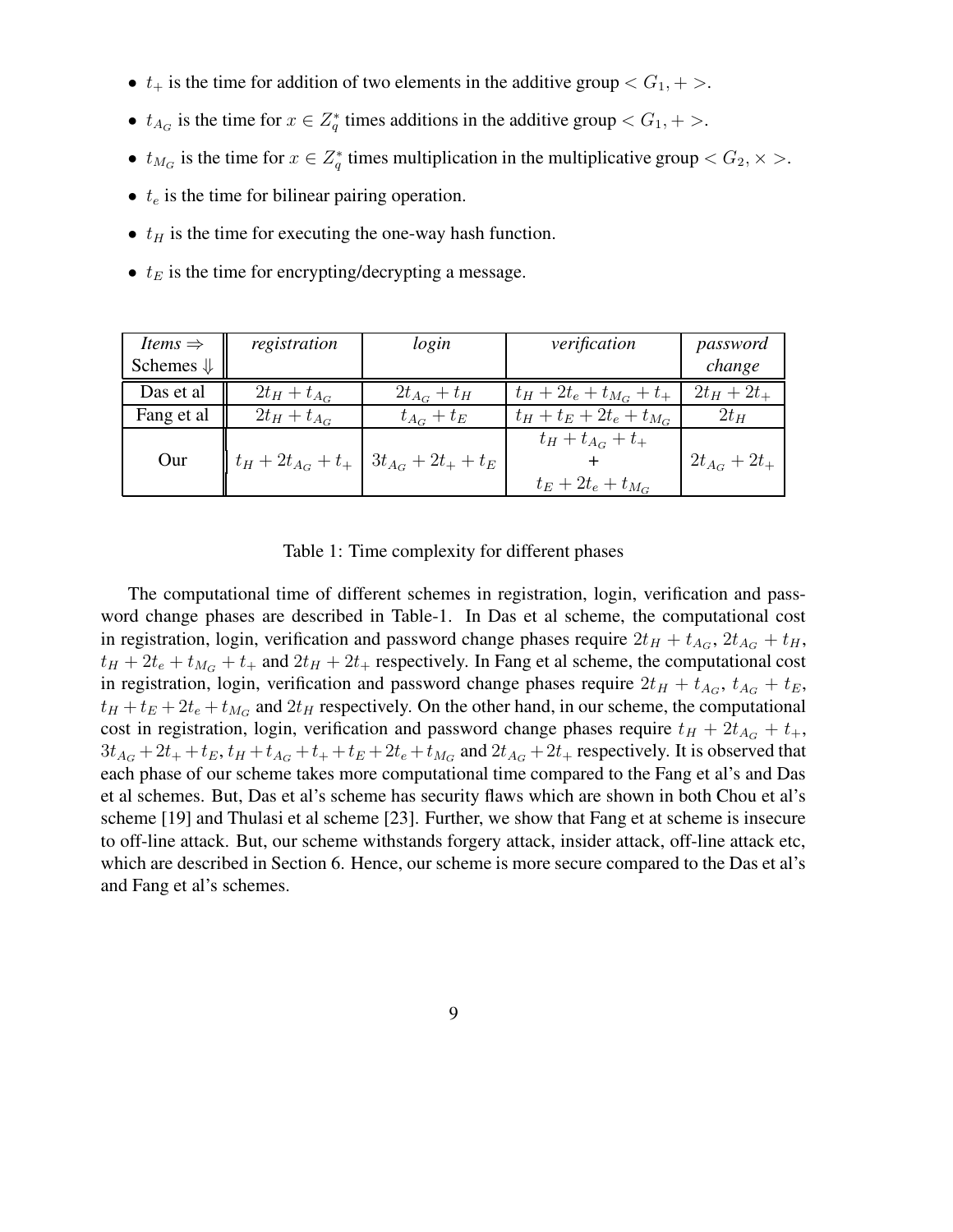### **8 Conclusion**

In this paper, we point out a security leak of the Fang et al's scheme with smart card and propose a remote user authentication scheme with smart cards using bilinear pairings that enhances their security by withstanding the weaknesses. The proposed scheme supports the password change phase so that users can choose and change their password freely by their own choices. We also show that the our scheme can resist the different types of possible attacks such as forgery attack, off-line attack, insider attack. Moreover, the scheme provides a flexibility in password change option, where users can choose and their passwords freely and securely without any help of the remote server.

## **References**

- [1] C. C. Chang and W. Y. Liao, "A remote password authentication scheme based upon ElGamals signature scheme," Computers & Security, vol. 13, no. 2, pp. 137-144, 1994.
- [2] L. Fan, J. H. Li, and H. W. Zhu, "An enhancement of timestamp-based password authentication scheme," Computers & Security, vol. 21, no. 7, pp. 665-667, 2002.
- [3] M. S. Hwang, "A remote password authentication scheme based on the digital signature method," International Journal of Computer Mathematics, vol. 70, pp. 657-666, 1999.
- [4] C. C. Lee, M. S. Hwang, and W. P. Yang, "A flexible remote user authentication scheme using smart cards," ACM Operating Systems Review, vol. 36, no. 3, pp. 46-52, 2002.
- [5] E.J. Yoon, E. K. Ryu and K. Y. Yoo, "Efficient remote user authentication scheme based on generalized ElGamal signature scheme," IEEE Transactions on Consumer Electronics, vol. 50, no. 2, pp. 568-570, 2004.
- [6] M. L. Das, A. Saxena, V. P. Gulati and D. B. Phatak, "A novel remote user authentication scheme using bilinear pairings," Computers and Security, vol. 25, no. 3, pp. 184-189, 2006.
- [7] D. Boneh, M. Franklin, "Identity-based Encryption from the Weil pairing," In J. Kilian, editor, Advances in Cryptology-CRYPTO 2001, Springer-Verlag, LNCS, vol. 2139, pp. 213- 229, 2001.
- [8] L. Lamport, "Password authentication with insecure communication," Commun ACM, vol. 24, pp.770-772, 1981.
- [9] H. Sun, "An efficient remote user authentication scheme using smart cards," IEEE Trans Consumer Electron, vol. 46, no. 4, pp. 958-961, November 2000.
- [10] M. Hwang and L. Li, "A new remote user authentication scheme using smart cards," IEEE Trans Consumer Electron, vol. 46, no. 1, pp. 28-30, February 2000.
- [11] H. Chien, J. Jan and Y.Tseng, "An efficient and practical solution to remote authentication: smart card," Computers and Security, vol. 21,no. 4, 372-375, 2002.